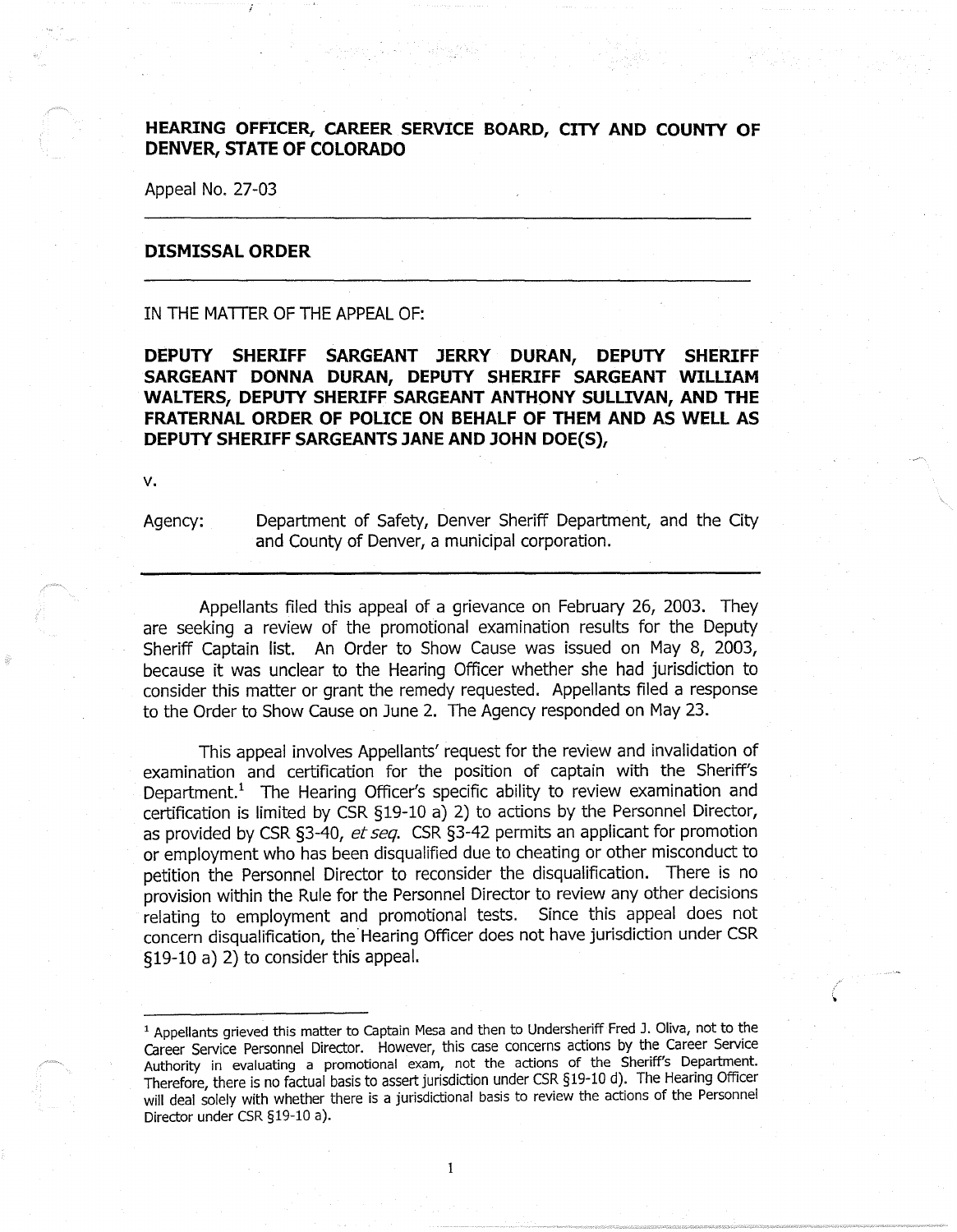Appellants apparently concede that the Hearing Officer does not have jurisdiction under CSR §19-10 a) 2) as they do not address this provision. Instead, they argue that the Hearing Officer has jurisdiction under CSR §§19-10 a) 1) and 3). While the Hearing Officer finds that that her jurisdiction over examinations is limited to that granted by CSR 19-10 a 2), she will address the arguments of the Appellants that she has jurisdiction under these two provisions.

Appellants claim that the action of the Personnel Director violated his personal discretion or judgment in authorizing three separate assessment panels. [CRS §19-10 a) 3)]. They also argue that the use of three panels violates Career Service Rules §§3-11 and 3-23 and City Charter §CS-25, thereby providing jurisdiction pursuant to CSR §19-10 a) 1).

The Hearing Officer rejects the argument that the use of three separate panels is an abuse of the Personnel Director's personal discretion or judgment. Because CSR §3-23 permits the use of multiple panels, without any restrictions, the fact that the Personnel Director permitted their use, without a showing that his decision to do so was based upon an improper motive or bias, is not an abuse of his discretion or judgment. There is no such allegation in this case. The Hearing Officer lacks jurisdiction under CSR §19-10 a) 3).

In arguing that the Hearing Officer has jurisdiction under CSR §19-10 a) 1), Appellants claim that the use of multiple panels violates §§3-11 and 3-23 and City Charter §CS-25. This argument also fails.

Appellants maintain that, while CSR §3-23 permits the use of multiple panels, not requiring each candidate to meet with each panel is not proper. This restrictive interpretation of CSR §3-23 is wrong. The Rules clearly permit the use of multiple panels. The purpose behind multiple assessment panels is to permit the assessment of more candidates faster and more completely than could be handled by only one panel. It is not to give candidates the chance to improve their scores by re-interviewing with multiple panels. To interpret this Rule as requiring every candidate meet with every panel would defeat the purpose of permitting multiple assessment panels when there are large pools of candidates. The Hearing Officer will not interpret the Rule as so as to obviate its need.

Since there is nothing inherently impermissible in the use of three assessment paneis, Appellants need to show that their due process and equal protection rights were violated by the use of multiple assessment panels. In other words, Appellants would need to show that one or more panels treated the candidates before them differently than did the other panels, thereby resulting in different scoring criteria.

In this case, Appellants claim there was a recalculation of their scores due to discrepancies between raters. According to the Agency, the reevaluation of the rating was due to a computer error. For the purposes of this decision, the Hearing Officer will assume that the Appellants' statement is correct.